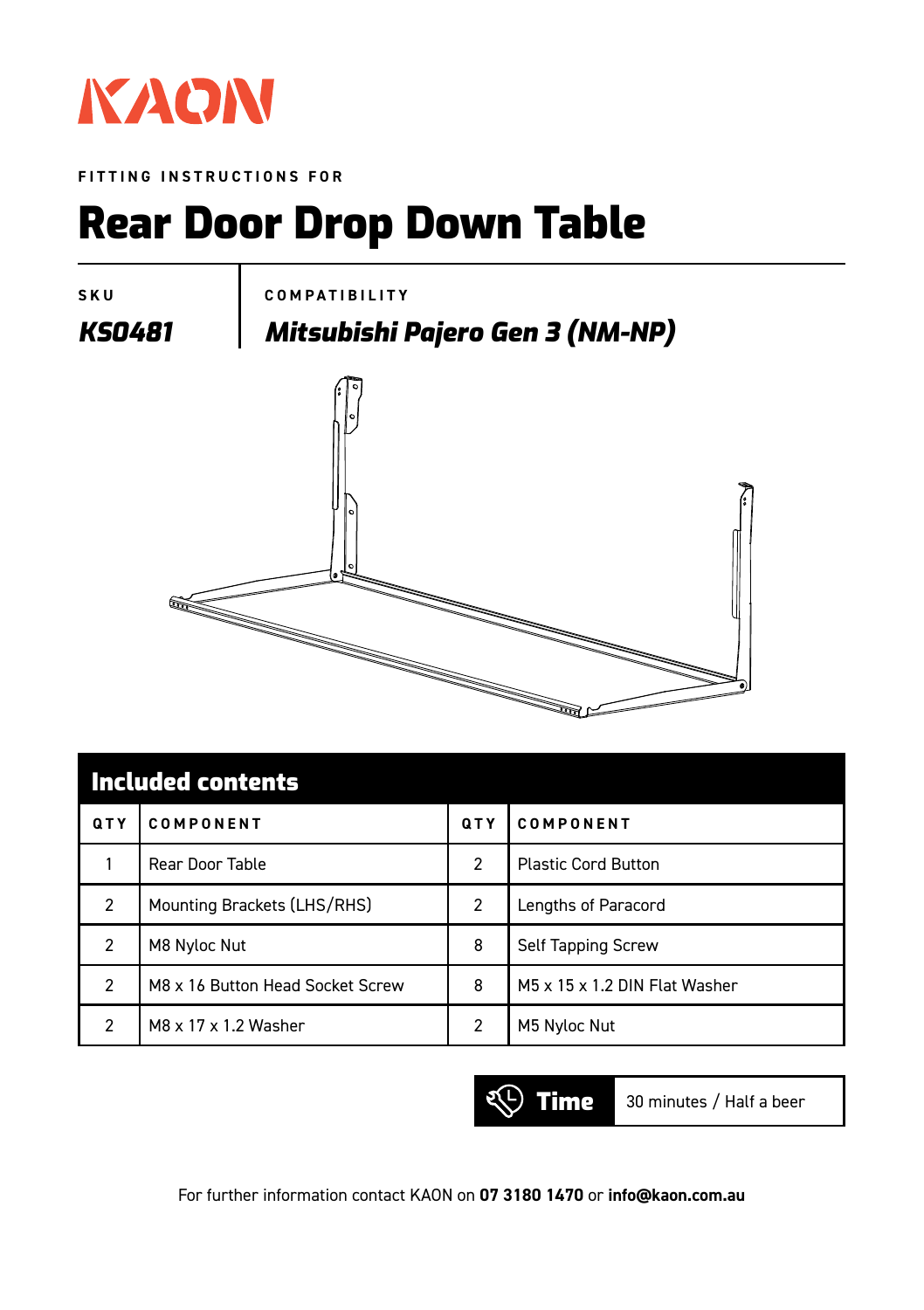# Let's get to work.

### Bracket Installation

- 1. Position the RHS bracket on the rear door, as pictured. Allow a 30mm gap to the trim line above, and 25mm to the trim edge on the right. Mark the position with a pencil.
- 2. Use a 3mm bit to drill a pilot hole. Using one of the supplied self tapping screws, secure the top in place.
- 3. Position the LHS bracket on the rear door, as pictured. Allow 30mm above, and ensure it is positioned 1088mm across from the RHS bracket, from outer to outer. Mark the position with a pencil before drilling a pilot hole.
- 4. Secure the top in place with a self tapping screw.
- 5. Ensure both brackets are square before marking the placement of the remaining 3 holes on each with a pencil.
- 6. Drill the remaining holes of the bracket and insert the self tapping screws in place.
- 7. Whatever you do, **DO NOT OVERTIGHTEN** the screws.

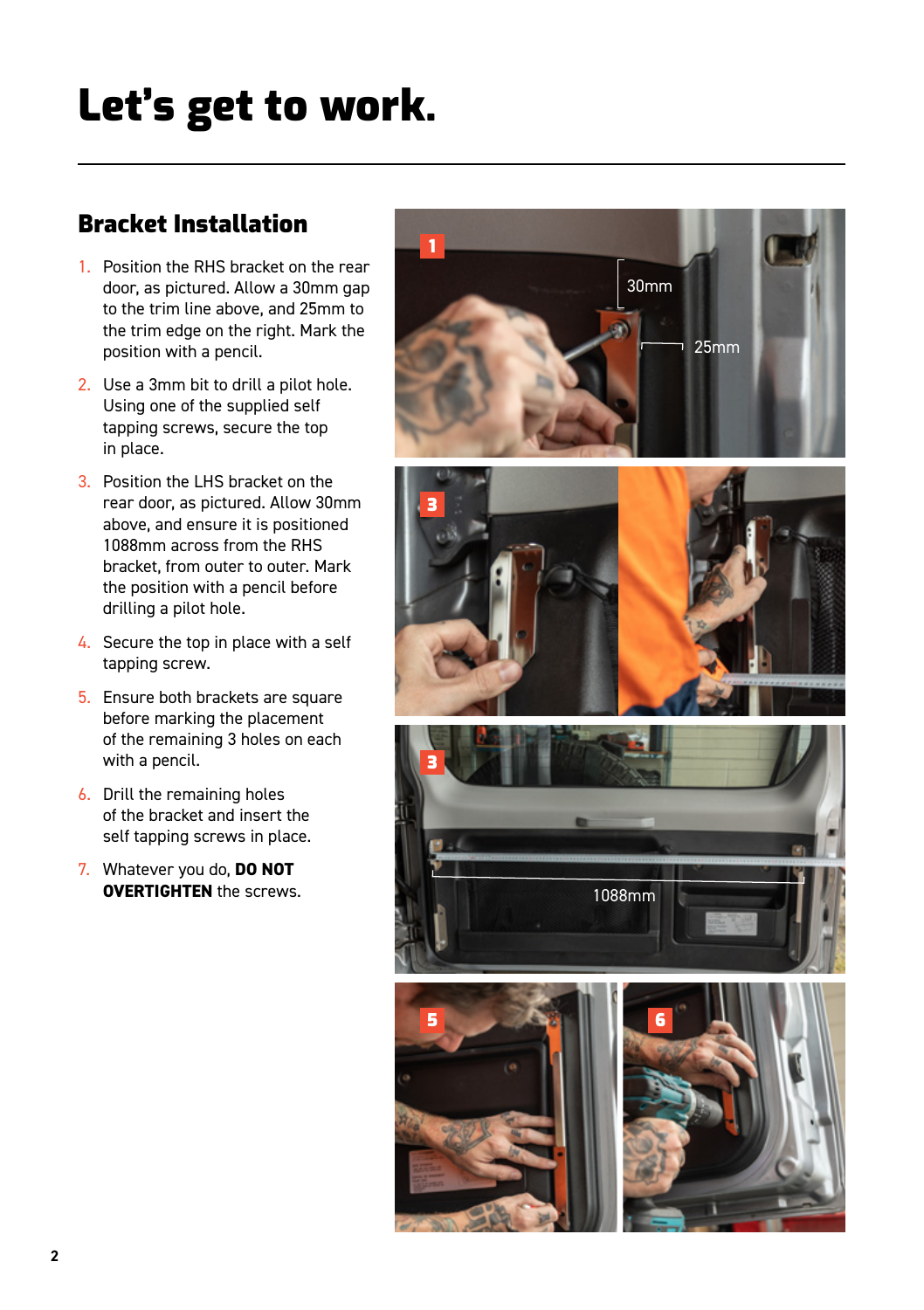#### Table Installation

- 1. First up, remove the plastic protective layer to reveal your shiny new rear door table.
- 2. Attach the table using the M8 button head screws, washers and nyloc nuts. Ensure the table sits on the outside of the bracket and the washer is between the table and the bracket.
- 3. Repeat on the other side.
- 4. To attach the support line, weave the supplied paracord through the holes of the bracket to the table as shown and tie in place. Repeat on other side.
- 5. To install the button, align the button in the hole on the outer surface of the table and affix using the M5 x 16 dome head bolt and nyloc nut.
- 6. Last up, gently close the door to ensure it clears any drawer systems or accessories you have fitted.
- 7. That's it, you're finished!